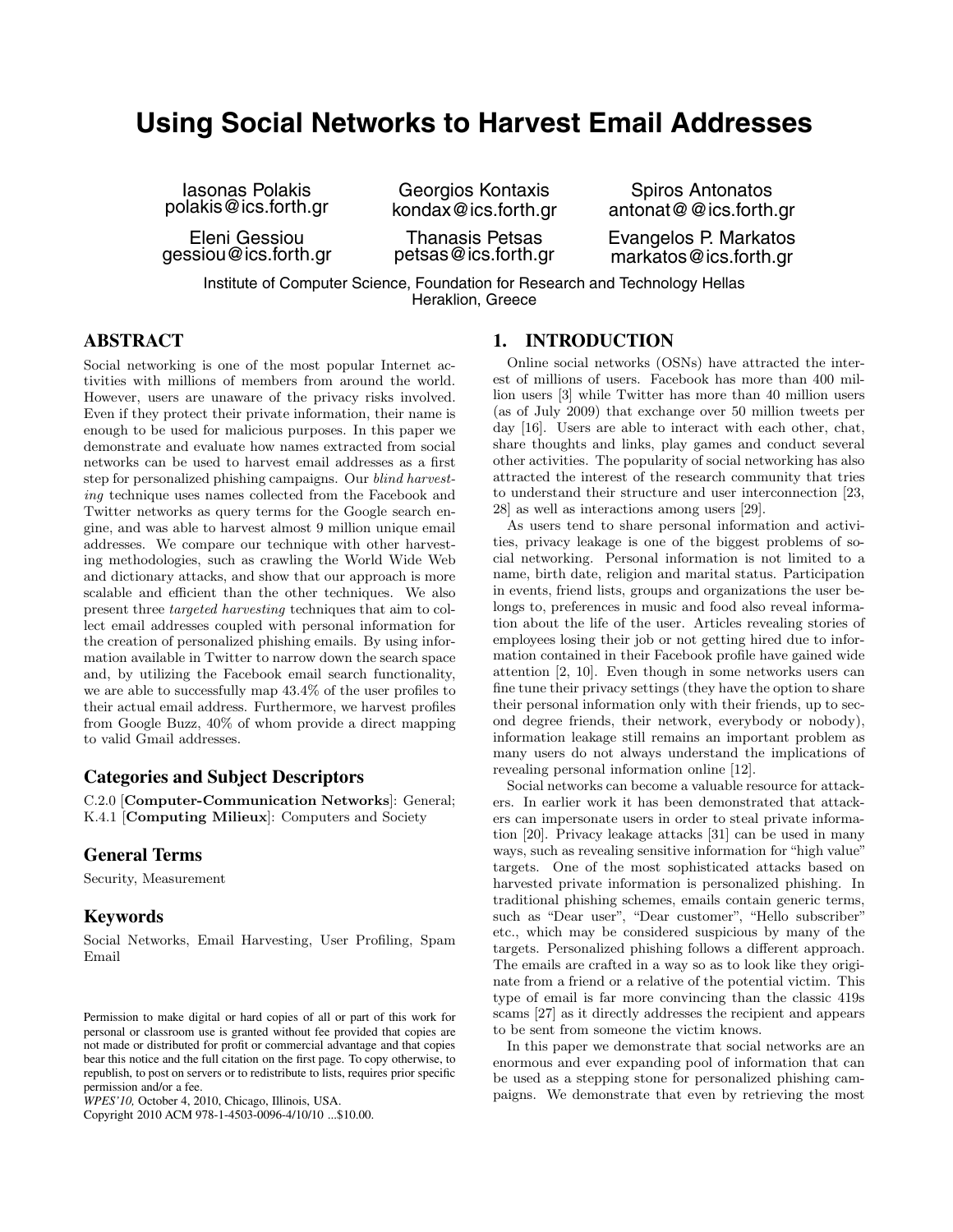basic information, i.e. the name of the user, we are able to harvest millions of email addresses. We present two different approaches to harvesting; blind harvesting that aims to gather as many email addresses as possible, querying for names retrieved from OSNs in the Google search engine, and targeted harvesting that aims to gather email addresses and correlate them to personal information publicly available on social networking sites.

Using the blind harvesting methodology we were able to harvest, on average, 45 emails per name for the Facebook names and 25 emails per name for the Twitter nicknames. Our results show that this approach can harvest more addresses than traditional harvesting techniques in a highly automated, scalable way that requires little runtime and network overhead.

We present three targeted harvesting methodologies. The first uses the email-based search capability of Facebook. We collect names from highly populated Facebook fan pages and use the blind harvesting technique to search for email addresses. We then use the harvested email addresses in the Facebook search utility. If one or more profiles are returned, we check whether any of them have a matching name to the one collected from Facebook and map them to the email address in question. Such confirmation allows the use of personal information available in that profile to craft a personalized phishing email. This correlation technique can successfully link 11.5% of the harvested names with their actual email address. In order to improve the efficiency of the first technique, our second technique uses information from the Twitter network. By collecting *<*nickname,name*>* pairs from Twitter, we harvest emails with a prefix that is an exact match to the nickname and then search for them in the Facebook network. This technique can successfully correlate a user's profile with his email address for 43.4% of the profiles returned as part of this Facebook lookup. Our last technique relies on searching Google Buzz, using the names of users collected from other social networks, to discover profiles and additionally crawl through their follower relations. Our experiments showed that 40.5% of the Buzz profiles we collected revealed the user's account name, which is also the user's Google mail account. Thus, by using our technique, one can harvest the actual email address of the targeted user and all the personal information that is revealed in their Google profile and Buzz posts.

The rest of this paper is organized as follows. Section 2 outlines the related work, while in Section 3 we present challenges that are inherent to social networks. In Section 4 we present traditional harvesting methodologies, and in Section 5 we describe in detail our harvesting methodologies that use social networks. Our measurements are analyzed in Section 6 and discuss defensive countermeasures in Section 7. We refer to future work in Section 8 and conclude in Section 9.

## **2. RELATED WORK**

To understand the ways that spammers obtain target email addresses, Shue et al. in [26] post a number of email addresses on popular websites and monitor the inflow spam that these addresses receive. They also conduct a study of the current web crawlers that spammers are equipped with. The results of this work led the authors to three major conclusions; first, email addresses are discovered quickly

on the Internet by spammers. Second, spamming crawlers can be tracked and, finally, most spammers use multiple email-harvesting techniques on a plethora of sources including web pages, blogs, social networking sites, mailing lists etc. According to the authors, even a single exposure of an email address can result in instant and high-volume spam.

Prince et al. [25] present the results of Project Honeypot [13], which aims to reveal the primary way by which spammers collect new email addresses. As the authors state, harvesting is the basic methodology used by spammers to obtain new email addresses. They divide harvesters into two classes according to their turnaround times from the moment an email address is harvested until the first message is sent. Hucksters, are characterized by a slow turnaround time, while fraudsters send the first message almost instantly after the address is harvested.

Kreibich et al. [22] try to fully measure the orchestration of spam campaigns by hooking into botnet command-andcontrol (C&C) protocols. Among others, the authors make an analysis of hundreds of millions of harvest reports (lists of target email addresses that spam bots harvest) that were collected through their proxies. They observe that the most frequently harvested domains correspond to major email services such as hotmail.com, yahoo.com, aol.com. Furthermore, almost 10% of all harvested email addresses do not correspond to valid top level domains.

Krishnamurthy and Wills [24] describe how third-party servers can exploit the personal identifiable information (PII) leakage of social networks so as to link it with user actions inside these networks or even elsewhere on the Internet. The authors demonstrate that most users can have their PII linked with tracking cookies. They state that this is a corollary of users' ignorance about the importance of strong privacy settings in a social network.

Bilge et al. [20] show how an attacker can steal personal information from existing popular social networking sites. They use two types of attacks to achieve this. The first one is based on the cloning of existing user accounts and the automated sending of friend requests, trying to trick the contacts of the cloned victim. The second one is more sophisticated and uses cross-site cloning of a user's profile and the containing contacts that exist in a social network, to another social network where the specified user has not yet registered.

#### **3. CHALLENGES OF SOCIAL NETWORKS**

New technologies lead to new challenges. The massive adoption of online social networks by hundreds of millions of users around the world has led to the emergence of many challenges. In this section we present certain aspects of a fundamental challenge posed by online social networks; the public availability of personal information that compromises users' privacy.

Social networks are one of the most popular and time consuming online activities with an average Facebook user spending more than 55 minutes a day on the site [3]. With users being attracted to OSNs, among other, for the ability to "socialize" with a large, geographically dispersed set of friends, as well as meet new people, users tend to befriend a much larger set of people than they would in the real world. With an average Facebook user having 130 online friends, many of whom are merely "cyber-acquaintances" [29] and posting a plethora of personal information that all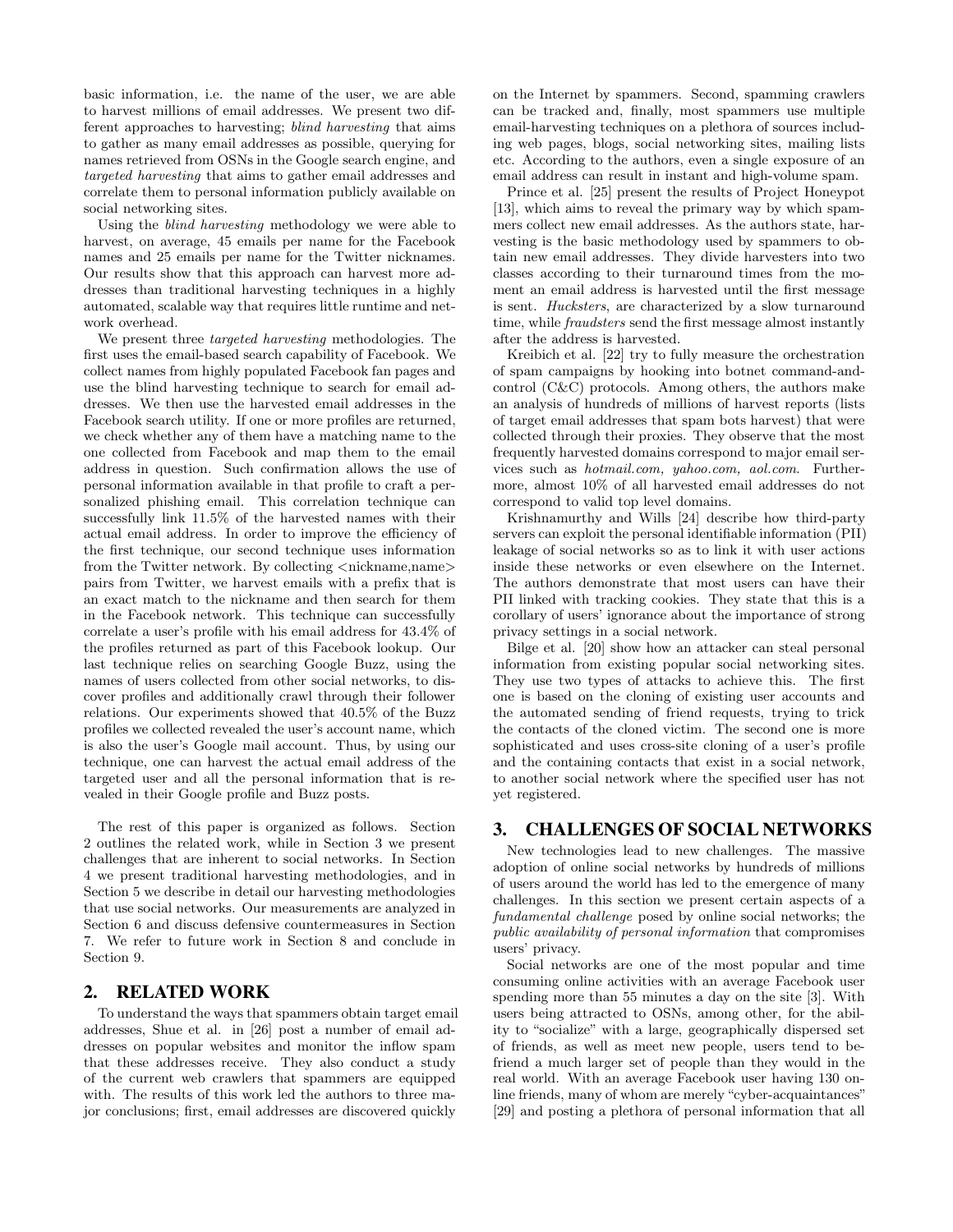of them can access, social networks are leading to the age of unprecedented public availability of personal information. However, users do not comprehend the dangers of revealing personal information to online buddies many of whom they have never met in the real world [19]. While social networks provide security mechanisms to block access to certain personal information, studies have revealed that users do not comprehend issues of online privacy. Therefore, a challenge is to educate users on matters of online privacy so as to comprehend that the exposure of sensitive information is potentially dangerous.

However, we identify the challenge that arises from the participation in a social network, in regards to being targeted by attackers. We believe that the visibility of a user's participation in a network may offer enough information to attackers to make him the target of sophisticated personalized attacks. No matter how strict privacy settings may be introduced in the future, the names of almost all users will always be available to everyone. This is enough information for an attacker to use with a search engine and harvest email addresses faster and more efficiently than traditional harvesting techniques and, as shown in Section 5.2, map them to the owners' names. Even though Facebook users can use the security settings to prevent their profile from appearing in search results, few users will use it. A social network where users cannot find other users is, by nature, not viable. Therefore, while names must be visible to all, their automatic extraction must be hindered, as we propose in Section 7. A recent press release by Facebook urges users to make their posts public [18], which may lead to the public availability of even more personal information.

Default settings for Facebook and Twitter allow everyone to view a user's name, friends and pages he is a fan of. A study conducted by Gross et al [21] revealed that only 0.06% of the users hide the visibility of information such as interests and relationships, while in [23] the authors report that 99% of the Twitter users that they checked retained the default privacy settings. Attackers that harvest this publicly available information can use it to craft personalized attacks that are far more effective than traditional attacks. In section 7 we discuss several measures that can be employed to hinder the harvesting of personal information from on line social networks.

#### **4. HARVESTING EMAIL ADDRESSES**

In this section we give a brief overview of the current methodologies used by spammers to harvest email addresses.

**Web crawling.** Email addresses of users are posted in various places on the Web. Personal web pages, blogs and forums are such examples. By crawling the web attackers can gather thousands of email addresses. However, this methodology suffers from low scalability as web crawling is a very time-consuming and bandwidth-demanding process.

**Crawling archive sites.** Attackers can narrow down their crawling to sites they know contain thousands of email addresses. For example, the Mailing List Archives site [9] hosts archives for thousands of computer-related mailing lists. The obfuscation used to prevent crawlers from extracting addresses is very simple to bypass, as addresses are written in the form "username () domain ! top-level-domain".

**Malware.** Attackers can instrument their malware code to collect addresses from the email clients of infected users or their instant messaging clients. Given the widespread use of email clients and popularity of instant messaging networks, this technique provides good scalability.

**Malicious sites.** Attackers can lure users to sites and request for their email addresses in exchange for providing porn content and warez sites can offer access to movies and software provided that the user "registers" with their service.

**Dictionary attacks.** One can form email addresses by taking words from a dictionary. For example, the spammer can concatenate the word "john" with the domain "hotmail.com" and form the email address john@hotmail.com. Dictionary attacks can be classified into one of two types: blind attacks and search-based ones. Blind attacks try to guess email addresses by random concatenation of dictionary words and popular email domains. In this case, the attacker would send spam to "john@hotmail.com" without any knowledge of the validity of the email address. This approach is not efficient and is limited to the dictionary size. Search-based attacks make use of Web search engines to validate the addresses acquired by the dictionary concatenation. The attacker now searches for "john@hotmail.com" and parses the results for email addresses. This approach is more efficient as it can return more addresses than expected. As an example, searching for "john@hotmail.com" can also lead to "other.john@hotmail.com" and "john@hotmail.de".

In this work we describe a new approach on how attackers can use information from social networks to perform more advanced search-based dictionary attacks. Instead of using words from a dictionary, an attacker can crawl popular social networks and use the collected user names or pseudonames as search keywords. This approach has two major advantages. First, it scales with the growth rate of social networks. While dictionaries are limited to few hundred thousand terms, the number of user names and pseudonames that can be found in social networks is in the order of hundreds of millions. Second, information from social networks can be used for personalizing spam campaigns. For example, attackers can use the full names of users in order to construct more convincing spam emails. We describe our approach in more detail in Section 5.

# **5. USING SOCIAL NETWORKS TO HAR-VEST EMAIL ADDRESSES**

Social networks provide a plethora of personal information. Users upload reports from their daily activities, political and religious status, events they have or will attend, photos, comments for other users and many more. Once a user has managed to become a friend with someone, he can extract various pieces of information that can be used for illegal purposes.

Even though social networking sites cannot protect users from other malicious users that want to harvest personal information through social engineering tricks, they protect email addresses from automated harvesting. Before we describe how to use social networks as harvesting engines, we present the defensive measures taken by two popular social networking sites, Facebook and Twitter. Facebook does not reveal a user's email address to any other user that is not in his friend list. In case the harvester is in the list, the user's email address is presented as a GIF image to prevent automated extraction. Twitter, on the other hand, does not reveal a user's email address in any form. However, the per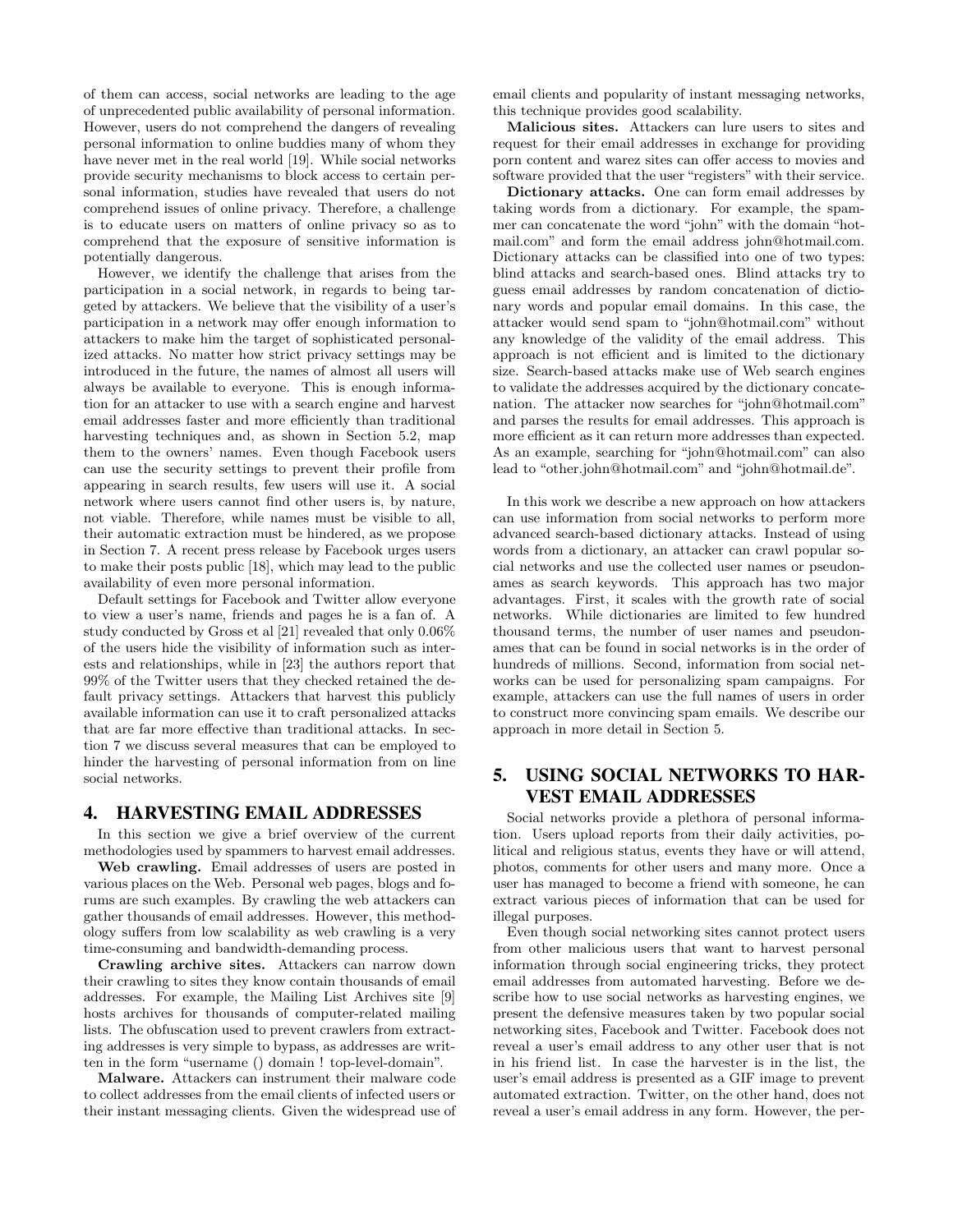sonal information that is revealed includes the user's name, personal web page, location and a short bio description.

We identify and outline two different strategies that spammers may follow depending on the type of spam campaigns they wish to promote. First, we have spammers that propagate emails that contain advertisements for various products. This type of spammer will follow the blind harvesting approach which is the technique that will result in gathering as many email addresses as possible. Second, we have spammers that use spam emails to propagate scams, such as phishing campaigns. This type of spammer will use the targeted harvesting technique that returns a much smaller number of results, but harvests information that can be used to craft very convincing personalized emails.

#### **5.1 Blind harvesting**

This technique aims to blindly harvest as many email addresses as possible in an efficient manner. The spammer does not care for personal information but simply wishes to gather email addresses. As shown by our results in Section 6.1, using social networks in conjunction with search engines is the most efficient method to harvest large numbers of email addresses.

We follow the same approach for both Facebook and Twitter to harvest email addresses. We initially crawl both networks to find names. As the structure and properties of the Facebook and Twitter networks differ, we have implemented two different crawlers for extracting names. One might use the Facebook search utility to search for and harvest names. However a far more efficient way is to use Facebook fan pages. Users become fans of an artist or an activity. One can freely browse all the names of a fan page. For example, the fan pages of Madonna and Shakira (popular pop artists) have 1.3 and 1.7 million fans respectively, while Barack Obama has 8.8 million. Any attacker can visit a popular fan page, and will immediately have access to millions of names. In the case of Twitter we started from one initial account and then crawled the accounts the user follows, then the accounts they follow and so on. As we were interested only in the users' names and nicknames and not the actual tweets, this simple crawling is effective and fast for harvesting names.

Once the names have been harvested, they are used as terms in a search engine query. We used the Google search engine to locate email addresses. For each search term we query 8 different combinations ("term@hotmail.com", "term", "term@msn.com", "term@windowslive.com", "term@", "term at", "term@gmail.com", "term@yahoo.com") and for each query we retrieve the first 50 results. For scalability and efficiency reasons we do not open the URLs returned by the search engine. Instead, we parse the two-line summary provided in the results, for email addresses. This results in us missing a number of email addresses that may not be returned in the summary, however we remove a large overhead of having to parse the whole page. Our parser takes into account the various techniques used to hide email addresses from web crawlers, such as "username [at] domain".

#### **5.2 Targeted harvesting**

Attackers that rely on spam messages to propagate phishing schemes, can craft personalized phishing emails that are far more efficient than traditional techniques, by using personal information publicly available in social networks. Even though the blind harvesting technique can collect millions of email addresses efficiently, it presents a low probability of having these addresses matched to the name of their owners. The targeted harvesting approach links names to email addresses with a high probability, if not, absolute certainty. Furthermore, it enables the gathering of additional information that can render a targeted message much more convincing. Depending on the attack and the amount of personal information the attacker wants to collect, we describe three different methodologies for targeted harvesting.

**Reverse lookup emails on Facebook.** In the first case, we rely solely on the email-based search functionality of Facebook. Facebook allows users to search for other users based on their email address. We were surprised to find that even if the user has protected his email address through the privacy settings, and has made it visible only to him, his name will still show up in the search results when someone searches his email address. Only if the user disables his inclusion in public search results, we will not be able to find him using his email address. However, by default, Facebook includes users in search results. We collect names from highly populated Facebook fan pages and use the blind harvesting technique to search for email addresses using Google. We then search for the harvested email addresses in Facebook and obtain the results. This way we have a pair of a user's profile and his email address (and any other information that is public), the basic information needed for a personalized phishing email. We can augment the collected information of the matched users by inviting them to become our friends. Once a user has accepted, we now have access to all the information posted in his Facebook profile. Our results from a series of initial experiments showed that 30% of the random invitations were accepted.

A major advantage of this technique is that it not only maps an email address to the owner's social profile, but also provides a technique for validating email addresses without the need of sending "probing" emails. When no profile is returned for a specific email address we cannot conclude if the email address is valid or not. However, when a user's profile is returned, we ascertain that the specific email is valid, since the user has entered it in his profile's contact information. Therefore, all the email addresses harvested using this technique are valid and eliminate the overhead of sending spam emails to many email addresses that are not valid. This is another advantage for spammers, since by eliminating all the emails that would be sent to invalid addresses and reducing the overall volume of the spam emails they send, they may be able to evade spam detection systems [30] that rely on the collection of a large number of spam emails.

**Nickname-based Email Harvesting.** In the second case we aim to use information that is available on Twitter in order to narrow down the search space of our first technique and improve its efficiency. This is done by using the nickname information available on Twitter. Many people tend to create a nickname that they consistently use across different domains and email providers. Our method crawls Twitter and collects name and nickname pairs. We then query Google using the nickname as a search term and extract email addresses that are an exact match (for example, if the nickname was "john doe 1" we would only extract emails of the form "john doe 1@domain.com"). This provides an association between a name and one or more email addresses. Next, we use the harvested email addresses as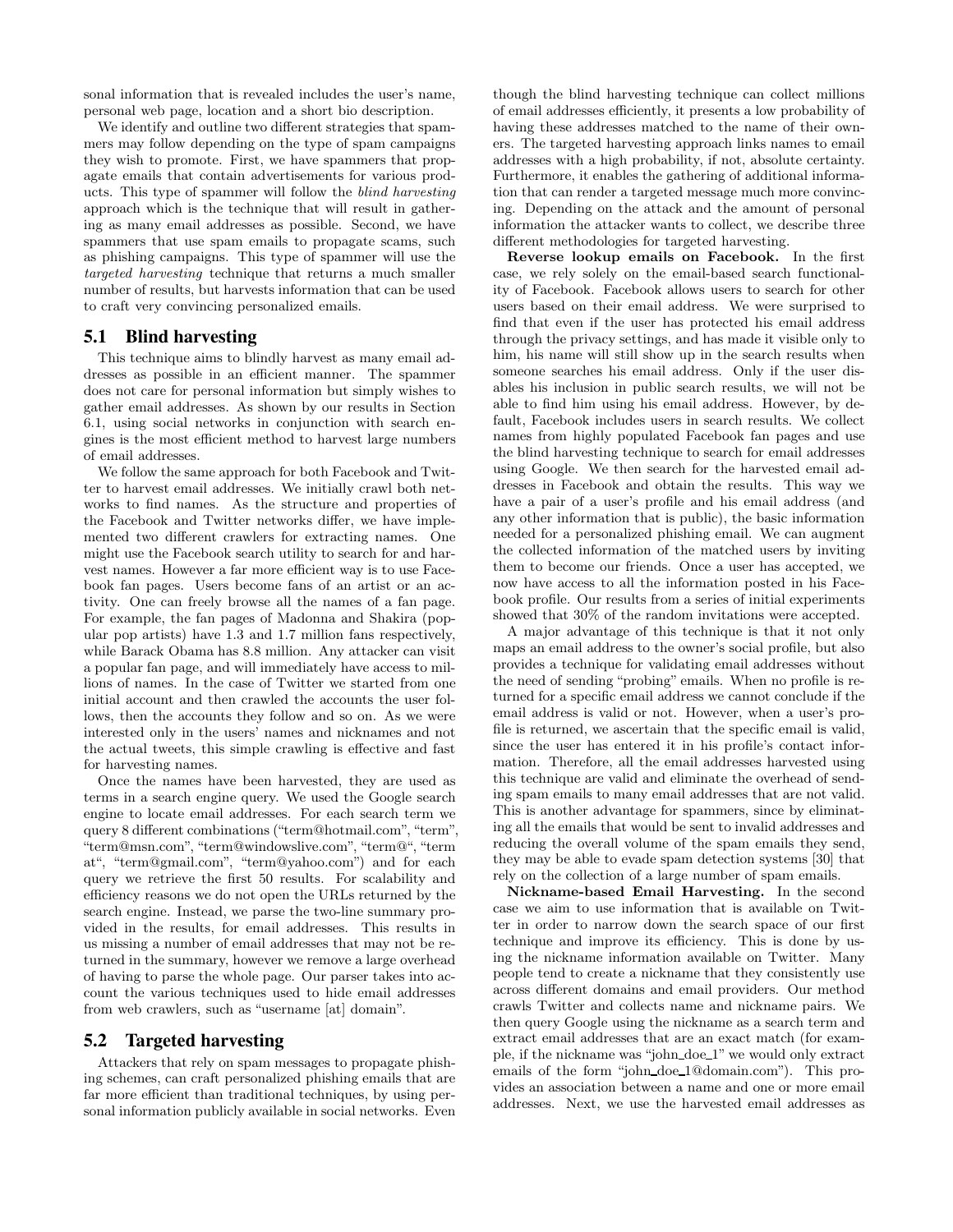terms in the email-based search functionality of Facebook, exactly as in the first technique. Using this approach, one has to check much fewer email addresses than the first technique and, additionally, the success rate is higher as Twitter users will probably also have a Facebook account. The innovation of this technique is that it combines disjoint sets of personal information publicly available on different social networks and can be fully automated.

**Site-aware Harvesting.** In the third case, we employ Google's Buzz [5], a recently launched social networking service. In a nutshell, Buzz is a Twitter-like social networking service (based on follower/followee relations), along with content feeds and integration with other Google services (Gmail, Google Reader, Picassa, YouTube etc.). Each Buzz user has a Google profile page that contains basic information about him and his follower/followee relations. The Google profile page URL can either be based on the Google account username or a random long numeric identifier. The Google account username acts as a global identifier for all Google services, including the Gmail service. This means that if a user's Google profile URL includes his username and the user appears in the Buzz graph, then we automatically know his Gmail address. Thus, we can use the social graph of Buzz as a means to discover Gmail addresses. This approach has two major advantages. First, all harvested emails are valid. Second, and most important, for all collected email addresses we have the name of their owner, as we can extract it from the corresponding profile page. Moreover, since Buzz actually prompts the user to link and fetch content from other sites such as Twitter, Flickr, Google Reader, YouTube, FriendFeed and LinkedIn, the attacker can enrich the amount and type of information assembled and utilized for the targeted spam campaign. We crawl Buzz profiles, through the Buzz search feature, by looking up names collected from Facebook and extract the follower/followee relations, wherever it is feasible. Additionally, references to unrelated profiles are returned by the search results as part of the indexed content. In the case where the user hides his relations, we are still able to process the profile contents, comprised of messages from and to other users. All names, that are rendered as clickable links to their respective profile pages, have their profile identifiers exposed. Even if Buzz decides to remove these links, effectively crippling the usability of the profile page, we could simply collect their names and look them up separately through the Buzz search feature.

## **6. MEASUREMENTS**

Here we evaluate the proposed email harvesting techniques described in detail in Section 5. Furthermore we compare our techniques with the currently used approaches described in Section 4. Finally we perform a study regarding the use of harvested information in a spam campaign.

#### **6.1 Blind Harvesting**

We evaluate the use of our blind harvesting technique in comparison to current approaches. For obvious reasons we have omitted the malware and malicious site approaches from our comparison. Before proceeding to the analysis we first present and explain the comparison axes of our evaluation. We use three metrics:

*•* **Addresses-per-keyword ratio.** It is one of the most important metrics. A low ratio means that for each

|                      | Dataset | Unique<br>emails | Ratio   |
|----------------------|---------|------------------|---------|
| Facebook<br>Names    | 82,383  | 3,706,493        | 1:45    |
| <b>Twitter Names</b> | 87,334  | 2,012,391        | 1:23    |
| <b>Twitter Nicks</b> | 31,358  | 784,099          | 1:25    |
| Dictionary           | 146,973 | 3,630,071        | 1:24.7  |
| Surnames             | 23,300  | 2,200,225        | 1:94    |
| Documents            | 680,973 | 445,678          | 1:0.65  |
| MARC                 | 438,722 | 5,265            | 1:0.012 |
| W3C                  | 376,641 | 330,436          | 1:0.87  |

**Table 1: A detailed listing of the dataset size and the number of unique email addresses harvested for each technique.**

keyword queried the number of email addresses harvested is low. A high ratio means that the methodology can extract tens or hundreds of email addresses per keyword.

- *•* **Traffic volume ratio.** Using search engines and sites for harvesting purposes requires downloading millions of pages. Downloading Gigabytes of data to harvest only a few email addresses decreases the scalability of the approach.
- *•* **Automation.** Harvesting methodologies must be automated in order to be efficient. Although some approaches present high addresses-per-keyword ratio, they require manual intervention as they use information that does not expand and is located in multiple locations.

**Address-per-keyword Ratio.** Our first measurement evaluated the addresses-per-keyword ratio between our blind harvesting technique and four traditional harvesting methods: crawling archive sites, crawling the web for documents, a generic dictionary attack and a specialized dictionary attack. We crawled the MARC [9] and the W3C archive [17] sites to search for email addresses. For the document harvesting experiment, we only retrieved MS Word, Excel, Powerpoint and PDF documents as a step to narrow down our search space. For the generic dictionary attacks, we used keywords from an English dictionary [8]. For the specialized dictionary attack we used the 23,300 most popular English surnames [4]. For our harvesting techniques we extracted user names from Facebook and Twitter as well as user "nicknames" from Twitter. In all the experiments, we extracted all email addresses from the Google query results, and additionally evaluated the case where email addresses were an exact match to the Twitter nicknames.

The results are summarized in Figure 1. In the case of Facebook we extracted emails with a ratio of 1:45, i.e., we were able to harvest, on average, 45 unique email addresses per name queried. Using Twitter names, we achieved a ratio of 1:23, while a dataset of nicknames returned 25 addresses per query. The highest ratio observed was by the specialized version of the dictionary attack, which yielded 94 addresses per keyword. In fact, this methodology was expected to harvest a larger number, as it follows a similar approach but takes the most popular English names. However, this method suffers from scalability issues as described later in this section. The generic dictionary attack, contrary to the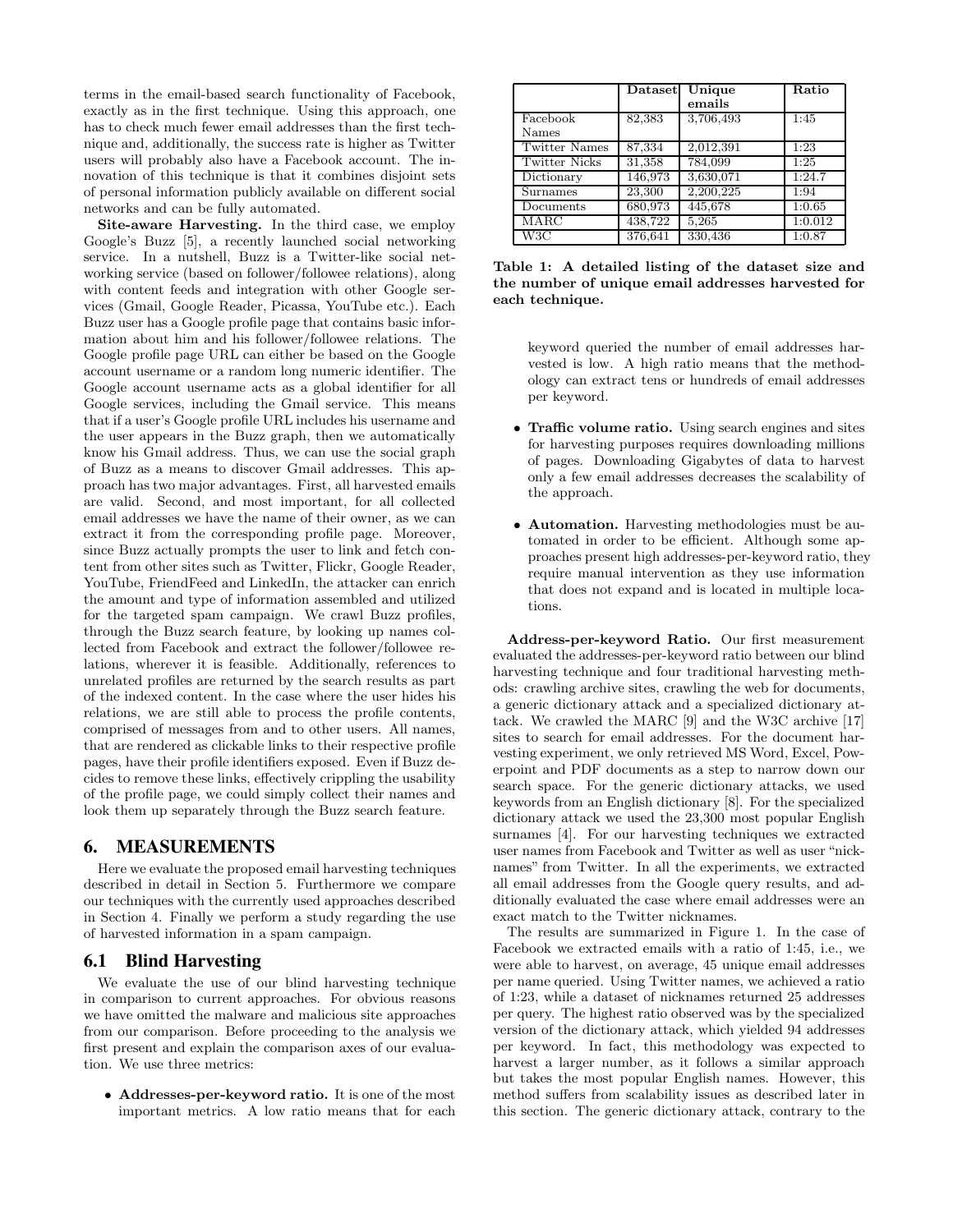

**Figure 1: Ratio of unique email addresses per keyword Figure 2: Ratio of traffic volume per email address for for various email harvesting methodologies. various harvesting methodologies**

specialized one, achieved a lower ratio of 1:24.7. Crawling the web for documents returned 0.65 addresses per file downloaded. Finally, in the case of archive site crawling, the ratio for MARC and W3C archives is 1:0.012 and 1:0.87 respectively, where the ratio is defined as addresses extracted per page fetched. The low ratio for crawling sites is due to the download of structure pages, which are pages without any email address that contain hyperlinks to pages deeper in the site hierarchy. In fact, 96.7% of the MARC pages were structure pages as this site is deeply nested. The W3C archive follows a more flat structure: 16.5% of the pages were structure pages. Ideally, if we exclude the structure pages, the ratios for the MARC and W3C archive become 1:0.4 and 1:1.05 respectively. Table 1 depicts the size of the aforementioned datasets, along with the count of harvested email addresses which produce the respected ratios.

**Traffic Volume Ratio.** Our second metric focuses on the cost per email address in Kbytes. The results are summarized in Figure 2. The traffic volume for the Facebook case is the number of names times the page size of Google results, that is 82,383 names times 130 Kbytes per Google result page times 8 ( 8 search combinations per name). The total traffic volume is around 79.8 Gbytes for approximately 23.1 Kbytes per email address. In the case we use names taken from Twitter, the ratio is 44 Kbytes per email address. When we use Twitter nicknames, the ratio drops down to 40.6 Kbytes per address. In the case of downloading office documents, the total volume of files was 181.6 Gbytes plus an additional 1.6 Gbytes for the Google queries, that is 408 Kbytes per email address. For the generic dictionary attack, we retrieved 142.3 Gbytes of search results which gives a ratio of 41.1 Kbytes per email address. For the specialized dictionary attack using popular surnames, we fetched 22.5 Gbytes of search results, that is a ratio of 10.7 Kbytes per email address. Finally, for the archive site crawling experiments, we downloaded 4.6 Gbytes, a ratio of 14.8 Kbytes per address in total. If we examine the two archive sites separately, the ratio for MARC is 417 Kbytes per address and for W3C is 8 Kbytes per address.

**Automation.** Our proposed harvesting technique is highly scalable. As we use information retrieved from social networks, our approach follows their growth rate. Therefore,

our technique is fully automated as it expands, and no further manual intervention is needed for collecting more names that will be used as seeds. On the other hand, document crawling, generic dictionary attacks, and attacks based on surnames present very low scalability as the search terms are static, unlikely to change and have a limited dictionary size. Therefore, the process is semi-automated as customized crawlers have to be implemented for all new sites incorporated. Crawling mailing list archives presents medium scalability as we extract information from communities that expand, but that are interested in specific topics and expand with a much slower rate than social networks. This technique is also a semi-automated process, as most of the sites follow their own format to depict email addresses, and the appropriate regular expressions have to be written by hand.

Overall, while the harvesting technique that uses surnames presents a higher ratio for keywords per email and a smaller cost, it is not the optimal and most efficient one as it relies on a finite and limited dictionary that does not expand. On the other hand, while the blind harvesting technique exhibits a lower ratio and slightly higher cost, it has the advantage of being scalable, as it follows the expansion rate of social networks. In the long run, we consider this to be the optimal solution for large-scale efficient harvesting.

#### **6.2 Effectiveness of Targeted Harvesting**

The second part of our evaluation focuses on our targeted harvesting techniques. Our experiment aims at measuring the effectiveness of these techniques for conducting personalized phishing campaigns. The results depict the percentage of names for which we can harvest at least one of their actual email addresses with each technique and therefore represent its effectiveness. We created two datasets containing randomly selected names from our databases. For reasons explained below, we selected names comprised solely of a first and last name, excluding middle names, dots or hyphens.

The first dataset contained 9000 names collected from a Facebook fan page. We used this dataset to evaluate our **first targeted harvesting technique**: for each name, we blindly harvested email addresses using the name as a search term in the Google engine and collected **any search re-**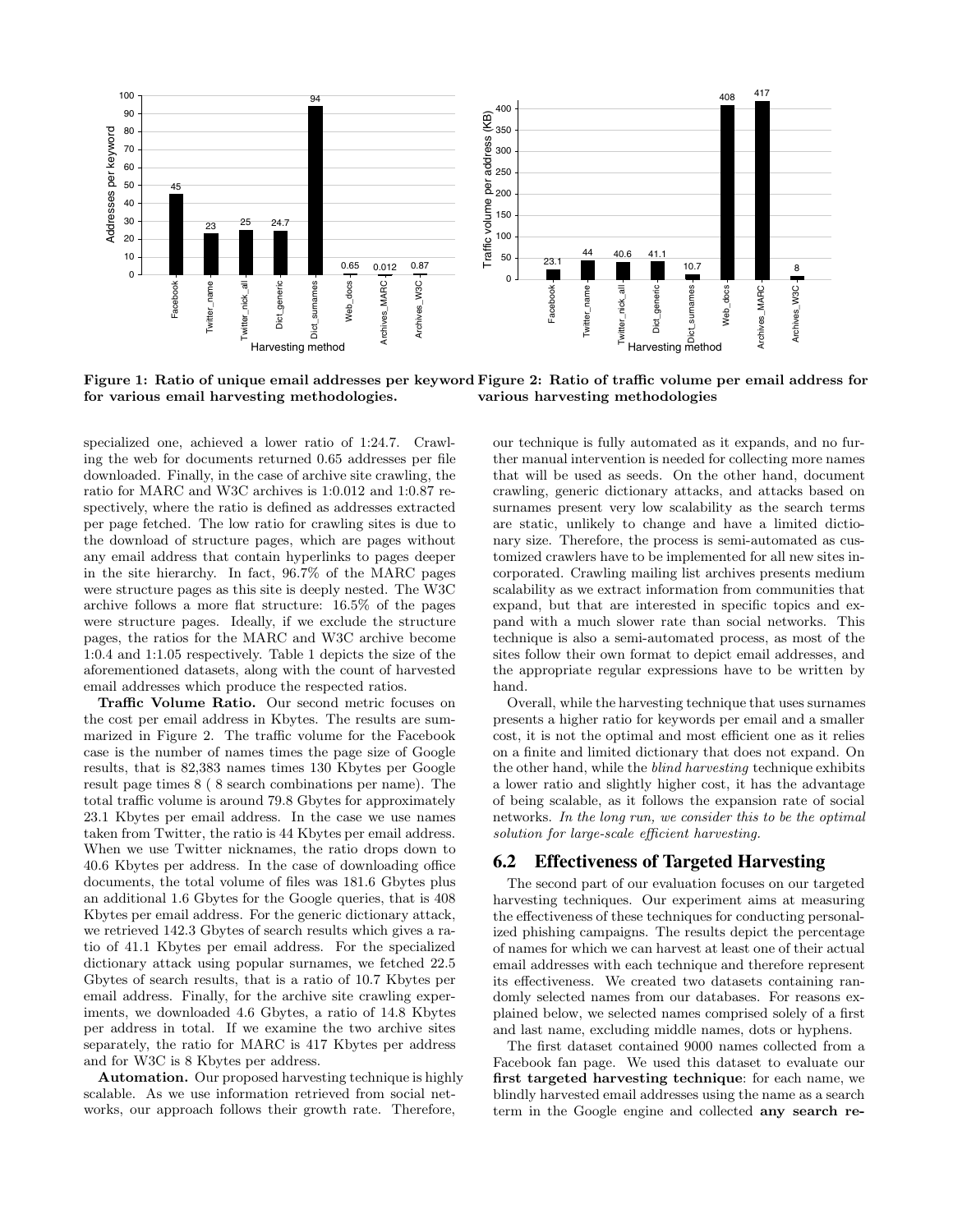**sults**. We then looked up the harvested email addresses using the Facebook search feature. If one or more profiles were returned, we checked whether any of them had a matching name with the one collected from the Facebook fan page and coupled with the email address in question. Overall, about 11.5% of unique names were associated with an email address that yielded a matching profile result from Facebook.

The second dataset was collected from crawling the Twitter network. For the **second targeted harvested technique** we wanted to measure the effectiveness of employing strict heuristics during the initial collection of email address through Google Search. For that matter, we included only **exact match results** of email addresses, i.e. only those whose prefix was identical to the Twitter username of the user being queried. Overall, using this strict Google search heuristic, we assembled 38986 *<*name,email*>* tuples, corresponding to 15627 unique names collected by our Twitter crawler. From those names, we selected 8,986 which did not contain middle names or special characters, just like in the first experiment. The reason for this filtering lies on the straightforward verification heuristic we employed; for each email address coupled with a name, we looked it up using Facebook search and, from any profile results returned, considered a match only if the name was exactly the same as the one in the dataset. Therefore, entries with middle names or special characters, having a larger possibility of being written differently across disjoined social networks, were excluded. The addresses were grouped by the Twitter nickname that resulted in their discovery. From the 8,986 users, 3,588 (39.9%) returned a Facebook profile and 1,558 (17.8%) were an exact match. Thus, 43.4% of the names, that returned a profile, had a user name that was an exact match to the Twitter profile name. By using a fuzzy string matching approach we could improve the success percentage. Let there be noted that names, that their harvested emails did not yield any Facebook results, may or may not be true positives of the targeted harvesting technique. As discussed in Section 8, additional OSNs could be employed to improve the query dataset. Also, in section 6.3 we present a study regarding the personal info collected from these profiles.

In comparison, the first and second methodologies, i.e., loose and strict collection of email address from Google search, may appear to be similarly effective with 11.5% and 17.8% of the names being a match. However, in the first case, a name is coupled with a much greater set of possible email addresses, requiring far more lookups in the Facebook than the second. In detail, in the first case, each name was coupled with an average of 104 email address, while, in the second case, only 4 address lookups took place for each name. Consequently, in the first case 0.2% of email address returned a profile result with a matching name, while in the second case the effectiveness climbed to 7%.

In regards to the **Google Buzz** approach, we used 1705 names and 850 of the most common English words (such as book, chair etc.) as search terms. We gathered a total of 59,680 Google profile URLs. 40.5% of the Google profile URLs (24,206 profiles) included the users' Google username, also used by default as their email address prefix, while the rest of the profiles were assigned random identifiers. This means that for each search term we gather approximately 22 Google profile URLs and around 9 valid Gmail accounts. As mentioned in section 5, all email addresses extracted from the profile usernames are valid Gmail accounts.

| Label               | Popularity     |
|---------------------|----------------|
| Current City        | 41.8\% (667)   |
| Hometown            | 38.8% (619)    |
| Employers           | 24.9% (397)    |
| College             | 24.5% (391)    |
| High School         | 24.1\% (385)   |
| Relationship Status | $21.0\%$ (335) |
| Grad School         | 8.8\% (140)    |
| Birthday            | $3.9\%$ (63)   |
| Anniversary         | $3.4\%$ (54)   |
| Religious Views     | $2.5\%$ (40)   |
| Political Views     | $2.3\%$ (36)   |

**Table 2: Selected labels of personal information available on a Facebook profile page and their respective popularity among the matching profiles of the targeted harvesting evaluation.**

| Frequency |
|-----------|
| 50%       |
| 24%       |
| 10%       |
| 11%       |
| 37        |
|           |
|           |

**Table 3: Content categorization of the 100 most frequent items in a Facebook profile page.**

#### **6.3 Study of harvested personal info**

In this section we present a study based on the personal information publicly available in the Facebook profiles harvested from our second targeted harvesting technique. As mentioned in Section 6.2, 1,558 unique names were associated with a least one email address which yielded an exactmath profile match in Facebook, thus verifying the initial *<*name,email*>* association made by the Twitter crawler. Some of those names had more than one email addresses providing matching profiles. We investigated those cases and concluded that the profiles belonged to different people that shared the same name. Overall, 1,558 names led to 1,597 distinct profiles.

In Table 2 we present some selected labels of information, availabe on the Facebook profiles we harvested, which we consider to reveal personal information that can be exploited by attackers for targeted phishing attacks. For instance, one may use information about current employers or a person's studies to fake a workplace or college-related message. By adding such information, the email becomes more convincing and is therefore more likely to fool its recipient. For a full list of the categories, the reader may refer to the Appendix, at the end of this paper.

Subsequently, we proceed to examine the content of the Facebook profile, i.e., the page elements. We select the top 100 that appear more frequently among our dataset and apply a manual categorization. Table 3 summarizes the results. One may observe that items related to TV and cinema are the most common. An attacker could lure victims by crafting phishing messages to include references to such popular content.

As shown by recent phishing campaigns [7], attackers use information regarding a victim's Facebook contacts, to impersonate their friends and trick them into giving them money. This type of attack could easily propagate to email phishing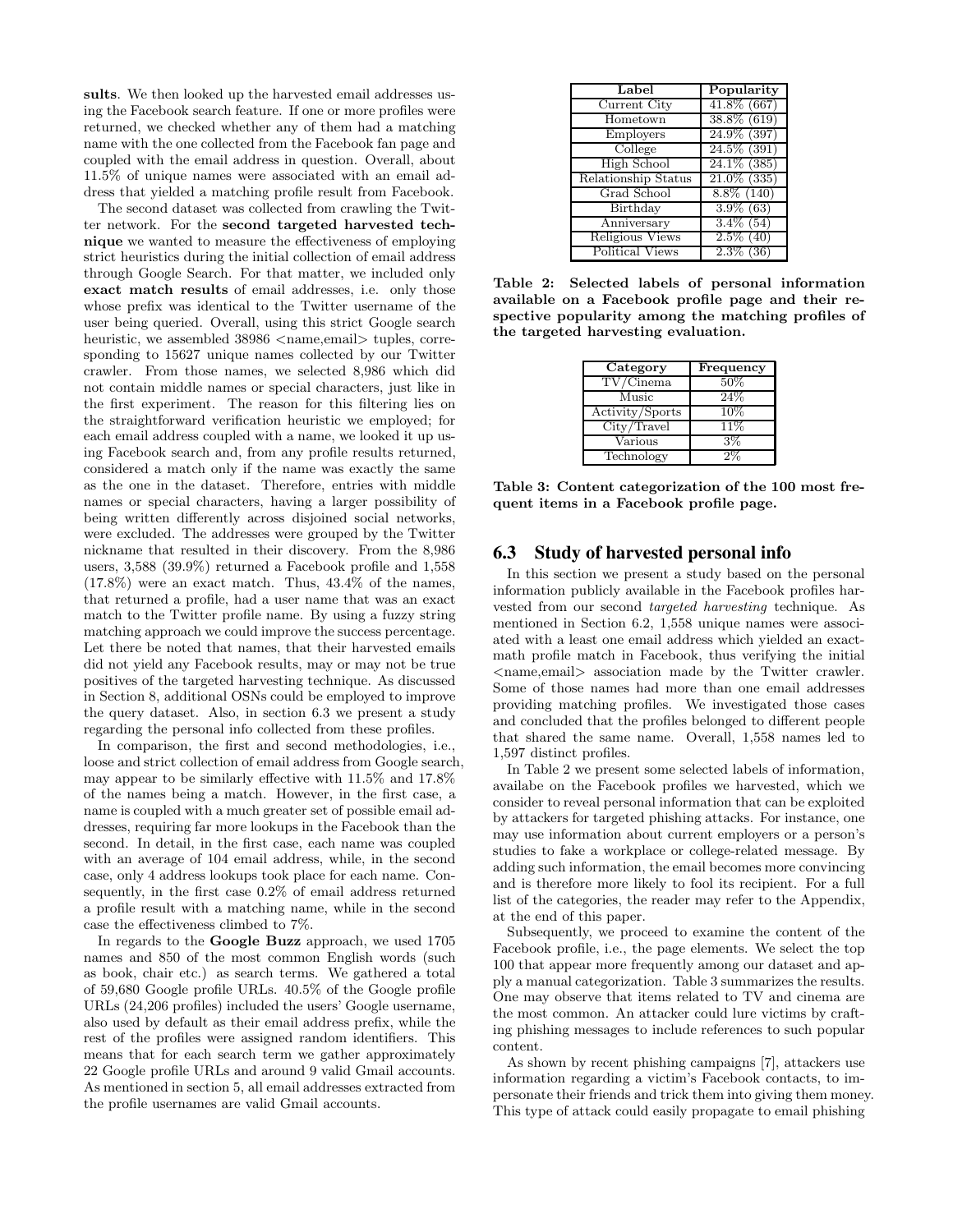campaigns. To measure the feasibility of such attack, we calculate the percent of the harvested profiles which expore their respective friend lists. Overall, 72.6% of them, leak such information and the mean number of friends is 238.

# **7. DISCUSSION**

In this section we provide a discussion on various measures that can minimize the public availability of personal information and hinder attackers from easily harvesting such information. While the defenses proposed can enforce users' privacy, we also refer to their potential negative impact on the functionality and expansion of social networking sites.

**Server-Side Security**. When proposing these measure, one must take into consideration that users of social networking sites are not restricted to "computer-savvy" people. In fact, the accessibility of such sites through mobile phones, smartphones and handheld devices allows the participation of people who do not even own a computer. For that matter, we consider the familiarity of users with computers to be minimal and their knowledge regarding information security and privacy matters to be negligible. Overall, it is our belief that any privacy measures taken should lie on the server-side and, therefore, propose only such.

**Strict Privacy by Default**. The first step that needs to be taken by social networking sites is to enforce strict default privacy settings. As shown by previous work [23], most users do not change default privacy settings and, thus, expose a large amount of information. For instance, Facebook's default settings reveal a person's real name, photograph, sex, relationship status, gender preferences, current city, hometown, biography, favorite quotations, current and previous employers, college and high school education, interests in music, books, movies and television and personal website. The e-mail address is not exposed but by searching for it, the person's profile will be returned. One should not be able to view any information from a user's profile other than his name if they are not friends in the specific networking site. If OSNs opt to hide all user information from third parties, attackers will not be able to harvest information for crafting personalized phishing attacks. On the other hand, features, such as email-address-based profile search, provide the necessary functionality for the social network to expand. Upon registration, a new user may use this feature to identify which of his e-mail contacts exist in the network and therefore instantly boost his networking degree.

**Information-leakage Indicators.** A variation of the first step is the preservation of standard privacy settings and the addition of indicators (e.g. icons, colors), that only the user can see, next to each profile field, illustrating information that is publicly available (e.g. any Internet user has access to it - colored red), available within the network (e.g. any Facebook user has access to it - colored orange), available within friends (e.g. any friend/contact of the user has access to it - colored yellow) and available only to the user himself (colored green). We believe that users will be very receptive to this concept as they will be able to instantly identify, through a glance at their profile, information that is exposed despite their will or knowledge. Nonetheless, social networking sites operate with the need for users to provide as much information possible about themselves. Such privacy indicators could scare the user into withdrawing a substantial amount of information.

**Information rendered as Images.** The next measure

that can hinder attackers from harvesting names that can lead to email addresses, is to display names as images, just like the way Facebook presents e-mail addresses. Displaying names as images raises the difficulty for extracting them, increases the error ratio on the attacker's side and does not break the users' experience. However, social networks can also provide a way for displaying names as plain text after verifying that the entity that issued the request is not a bot, e.g., by using CAPTCHAs. Unfortunately CAPTCHAs are not fool-proof. For instance, in [20], the authors were able to solve social networking site CAPTCHAs, including Facebook's reCAPTCHAs, through simple image processing techniques, combined with a dictionary and Google searches.

**Automatic Tools Detection.** Furthermore, OSNs should employ techniques that can detect accounts that are used by bots either to automatically issue friend requests for harvesting purposes or flood users with spam advertisements. Several services [1] are available and one is already being used by Twitter [14]. We believe this to be a major step in protecting users' privacy, since a large fraction of users accepts friend requests from unknown profiles. Therefore, all social networking sites must deploy such services.

**Email Reverse Search.** A major blunder on the side of social networking sites, is to allow users to search for profiles by using email addresses. By doing so, an attacker can easily map harvested email accounts to user profiles, and use the publicly available information to craft very convincing personalized phishing emails.

**Use of nicknames.** We believe that OSNs should exhibit the following behavior regarding the use of nicknames: if a user is logged in the site and is also in the contact list of the person using a nickname, he should be able to use the nickname directly (e.g., facebook.com/nickname). In any other case, the OSNs will prohibit its use, returning a "nickname not found" error. Instead of the nickname, a unique and random identifier will be used (e.g., facebook. com/1309501319510). This way, another user coming across this profile reference (e.g., in a fan page) will be unable to obtain the actual nickname and map it to an email address.

# **8. FUTURE WORK**

The targeted harvesting technique relies on online social networks to verify associated pairs of names and email addresses and, subsequently, gather additional information about their owners. In this paper we have employed Facebook for that purpose. However, a plethora of social networks exists. In fact, search engines such as pipl [11], spokeo [15] and knowem[6] provide aggregated search results across hundreds of user networks. One could make use of these services to perform more extensive lookups, thereby improving the efficiency of the technique. Specifically, in the cases where email lookups in Facebook return no results or irrelevant profiles these services could provide meaningful info from other online social networks.

### **9. CONCLUSIONS**

In this paper we present how information, that is publicly available in social networking sites, can be used for harvesting email addresses and deploying personalized phishing campaigns. We argue that an inherent challenge of a social network is the visibility of its members. The mere participation of a user renders him a target for personalized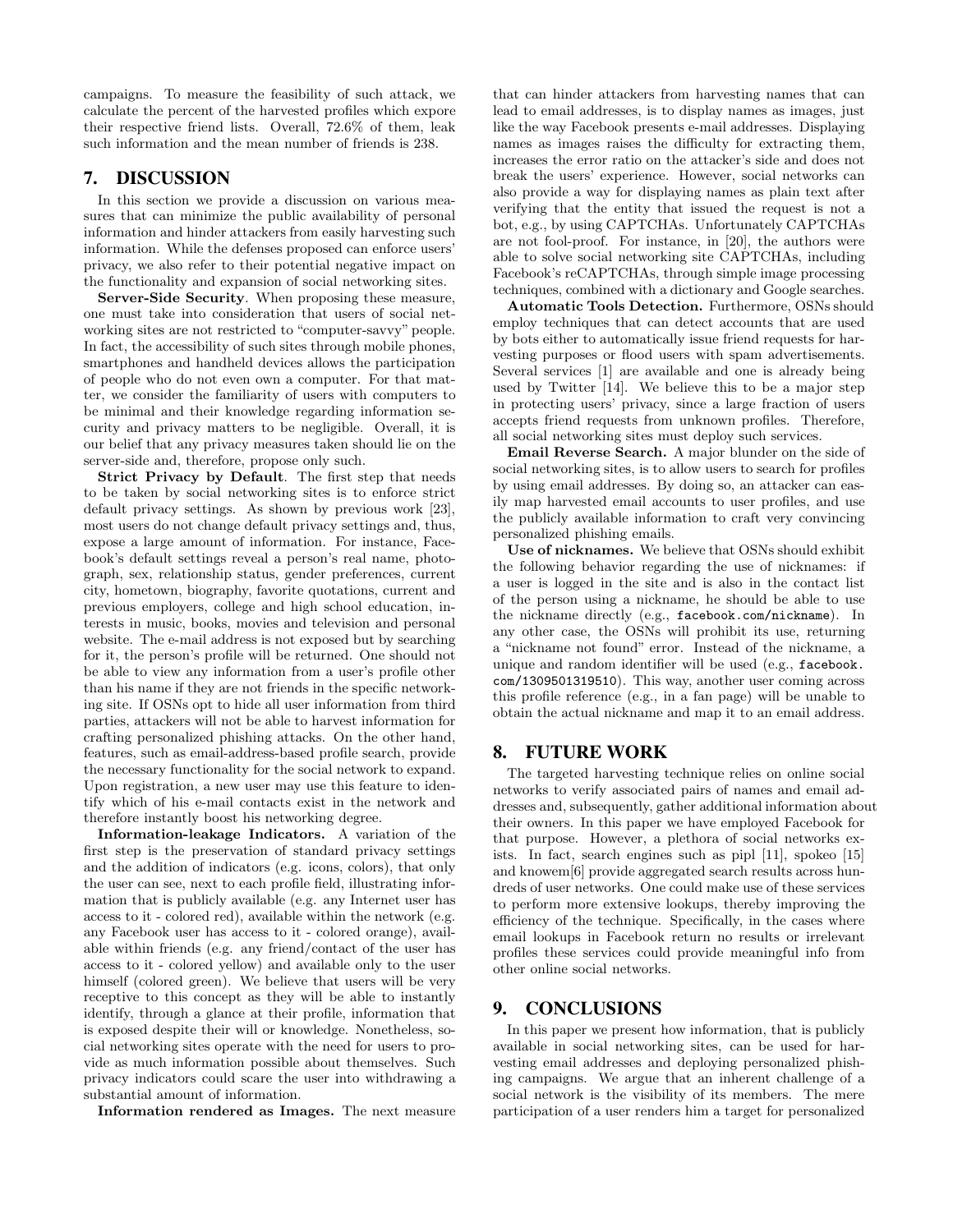attacks. We present two different approaches to harvesting email addresses. Blind harvesting uses names collected from social networking sites and aims to collect as many email addresses as possible. Using this technique we were able to harvest millions of email addresses in an efficient fashion. Targeted harvesting aims to harvest email addresses that can be mapped to a name and publicly available information and, thus, greatly enhance the efficiency of a spam campaign. We present three such techniques. The first technique blindly harvests email addresses and uses Facebook to map them to a user name, with a success rate of 11.5%. By using information available in the Twitter network we are able to narrow the search space and accurately map 43.4% of the user profiles. Next, we use names collected from Facebook fan pages to harvest Google Buzz accounts, 40.5% of whom provide a direct mapping to a Gmail account. Finally, we present a discusssion of various defense techniques that can hinder attackers from using online social networks to harvest email addresses and personal information.

#### **Acknowledgments**

This work was supported in part by the project SysSec funded in part by the European Commission, under Grant Agreement Number 257007. We thank the anonymous reviewers for their valuable comments. Iasonas Polakis, Georgios Kontaxis, Eleni Gessiou, Thanasis Petsas and Evangelos P. Markatos are also with the University of Crete.

## **10. REFERENCES**

- [1] Clean Tweets.
- http://blvdstatus.com/clean-tweets.html. [2] Facebook entry gets office worker fired. http:
- //news.cnet.com/8301-17852\_3-10172931-71.html. [3] Facebook statistics. http:
- //www.facebook.com/press/info.php?statistics.
- [4] Genealogy data: Frequently occurring surnames. http://www.census.gov/genealogy/www/data/ 2000surnames/index.html.
- [5] Google buzz. http://buzz.google.com/.
- [6] KnowEm. http://knowem.com/.
- [7] Latest Facebook Scam: Phishers Hit Up "Friends" for Cash. http://techcrunch.com/2009/01/20/ latest-facebook-scam-phishers-hit-up-friends -for-cash/.
- [8] A lexical database for English. http://wordnet.princeton.edu/.
- [9] Mailing list archives. http://marc.info/.
- [10] More employers use social networks to check out applicants. http://bits.blogs.nytimes.com/2009/ 08/20/more-employers-use-social-networksto-check-out-applicants/.
- [11] pipl search people of the web. http://pipl.com/.
- [12] Please Rob Me. http://pleaserobme.com/.
- [13] Project honey pot: Help stop spammers before they ever get your address!
- http://www.projecthoneypot.org/. [14] Spam detector. http:
- //www.cs.ucsb.edu/~gianluca/spamdetector.html. [15] spokeo. http://www.spokeo.com/email.
- [16] Twitter blog, measuring tweets. http://blog.
- twitter.com/2010/02/measuring-tweets.html.
- [17] W3C public mailing list archives. http://lists.w3.org/.
- [18] Facebook blog: More ways to share in the publisher. http: //blog.facebook.com/blog.php?post=98499677130,

2006.

- [19] ACQUISTI, A., AND GROSS, R. Imagined communities: Awareness, information sharing, and privacy on the facebook. In Proceedings of 6th Workshop on Privacy Enhancing Technologies (2006).
- [20] BILGE, L., STRUFE, T., BALZAROTTI, D., AND KIRDA, E. All your contacts are belong to us: automated identity theft attacks on social networks. In WWW '09: Proceedings of the 18th international conference on World wide web (2009), ACM, pp. 551–560.
- [21] Gross, R., Acquisti, A., and Heinz, III, H. J. Information revelation and privacy in online social networks. In WPES '05: Proceedings of the 2005 ACM workshop on Privacy in the electronic society (New York, NY, USA, 2005), ACM, pp. 71–80.
- [22] Kreibich, C., Kanich, C., Br, K. L., Enright, O., AND SAVAGE, S. On the spam campaign trail. In  $In$ First USENIX Workshop on Large-Scale Exploits and Emergent Threats  $(LEET\hat{A}Z08)$  (2008).
- [23] Krishnamurthy, B., Gill, P., and Arlitt, M. A few chirps about twitter. In WOSN '08: Proceedings of the first workshop on Online social networks (New York, NY, USA, 2008), ACM, pp. 19–24.
- [24] Krishnamurthy, B., and Wills, C. E. On the leakage of personally identifiable information via online social networks. In WOSN '09: Proceedings of the 2nd ACM workshop on Online social networks (New York, NY, USA, 2009), ACM, pp. 7–12.
- [25] Prince, M. B., Dahl, B. M., Holloway, L., Keller, A. M., and Langheinrich, E. Understanding how spammers steal your e-mail address: An analysis of the first six months of data from project honey pot. In CEAS (2005).
- [26] Shue, C. A., Gupta, M., Lubia, J. J., Kong, C. H., , and Yuksel, A. Spamology: A study of spam origins. In The 6th Conference on Email and Anti-Spam (CEAS) (2009).
- [27] SMITH, A. Nigerian scame-mails and the charms of capital. Cultural Studies $\mathcal{E#}160$ ; 23, 1, 27-47.
- [28] Tang, J., Musolesi, M., Mascolo, C., and Latora, V. Temporal distance metrics for social network analysis. In WOSN '09: Proceedings of the 2nd ACM workshop on Online social networks (2009), ACM, pp. 31–36.
- [29] Viswanath, B., Mislove, A., Cha, M., and Gummadi, K. P. On the evolution of user interaction in facebook. In WOSN '09: Proceedings of the 2nd ACM workshop on Online social networks (2009), ACM, pp. 37–42.
- [30] Xie, Y., Yu, F., Achan, K., Panigrahy, R., and Hulten, G. Spamming botnets: signatures and characteristics. In In SIGCOMM (2008).
- [31] Xu, W., Zhou, X., and Li, L. Inferring privacy information via social relations. In Data Engineering Workshop, 2008. ICDEW 2008. IEEE 24th International Conference on (2008), pp. 525–530.